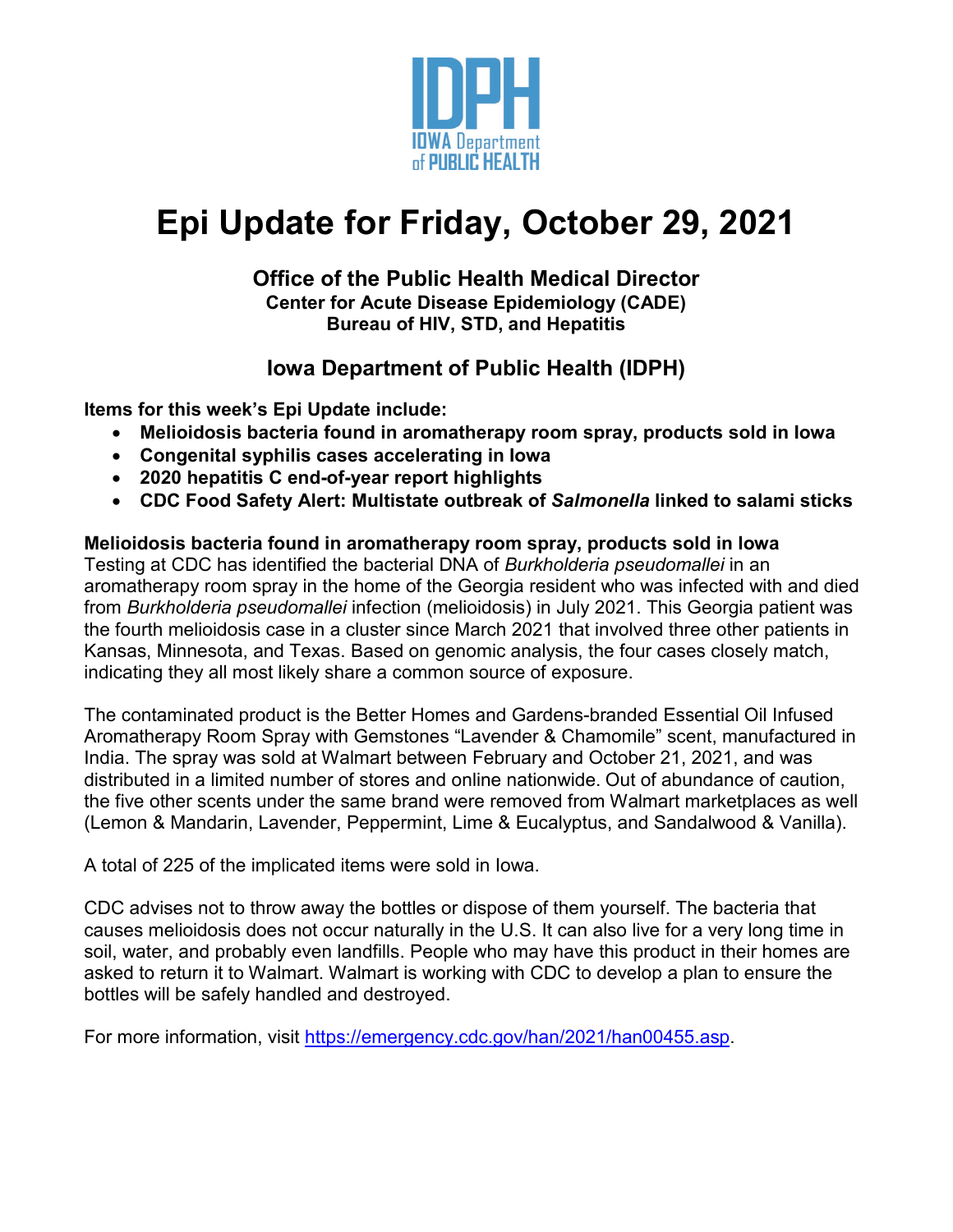#### **Congenital syphilis cases accelerating in Iowa**

The upward trend of congenital syphilis cases has continued in Iowa. So far in 2021, nine cases have met the case definition for congenital syphilis. This equals the number of cases for the past 12 years combined. Several cases have involved persons who were not able to access prenatal care until later pregnancy or did not have adequate time to complete the CDCrecommended treatment regimen prior to delivery.

Congenital syphilis is a serious condition in which a pregnant person passes the infection on to their fetus or newborn. Some cases result in stillbirth or neonatal death. It can be averted if pregnant persons are diagnosed and treated early. All pregnant persons should be tested for syphilis in their first trimester at their first prenatal visit. Repeat testing at 28-32 weeks gestation is often advantageous as it can detect infection acquired during pregnancy. If pregnant persons present late for prenatal care, they should immediately be tested for syphilis. For those who have confirmed positive test results, treatment should begin immediately.

For questions regarding interpretation of syphilis serology tests or recommended treatment regimens, reach out to the Disease Intervention Specialist (DIS) assigned to your region or to George Walton, STD Program Manager at (515) 240-1143.

For more information about congenital syphilis, visit [www.cdc.gov/std/syphilis/stdfact-congenital-syphilis.htm.](http://www.cdc.gov/std/syphilis/stdfact-congenital-syphilis.htm)

For complete STI treatment guidelines, visit [www.cdc.gov/std/treatment/default.htm.](http://www.cdc.gov/std/treatment/default.htm)

#### **2020 hepatitis C end-of-year report highlights**

In 2020, 825 people living in Iowa were diagnosed with chronic viral hepatitis C (HCV), a 30% decrease compared to 2019. The number of diagnoses in 2020 was well below the previous 5 year average of 1,502 diagnoses annually from 2015 to 2019. In total, there have been 27,675 Iowans ever reported with current or past Hepatitis C infection from 2000 to 2020, with 75% of the reported cases having evidence of chronic HCV.

Almost two-thirds (61%) of Iowans diagnosed with HCV in 2020 were males. When assessed by age group, diagnosis data showed Iowa continued to have a bi-modal distribution of hepatitis C infection, with the majority of cases being within the 'baby boomer' population (43%) and those under forty years of age (30%). The observed decline in new diagnoses of chronic Hepatitis C has primarily been among the baby boomer population, who are at high risk for complications from chronic Hepatitis C infection.

Unlike HIV and other sexually transmitted infections, there are no significant racial and ethnic disparities among Iowans diagnosed with HCV infection. Given the disparities seen in Iowa among other chronic diseases and infections, this lack of racial and ethnic disparities could indicate that minority populations may not have the same access to hepatitis testing and screening services. Additionally, the lack of disparity may also reflect the increased association of HCV with use of methamphetamines in Iowa.

To review the full *2020 Hepatitis C Surveillance Report*, visit [https://idph.iowa.gov/hivstdhep/hep/resources.](https://idph.iowa.gov/hivstdhep/hep/resources)